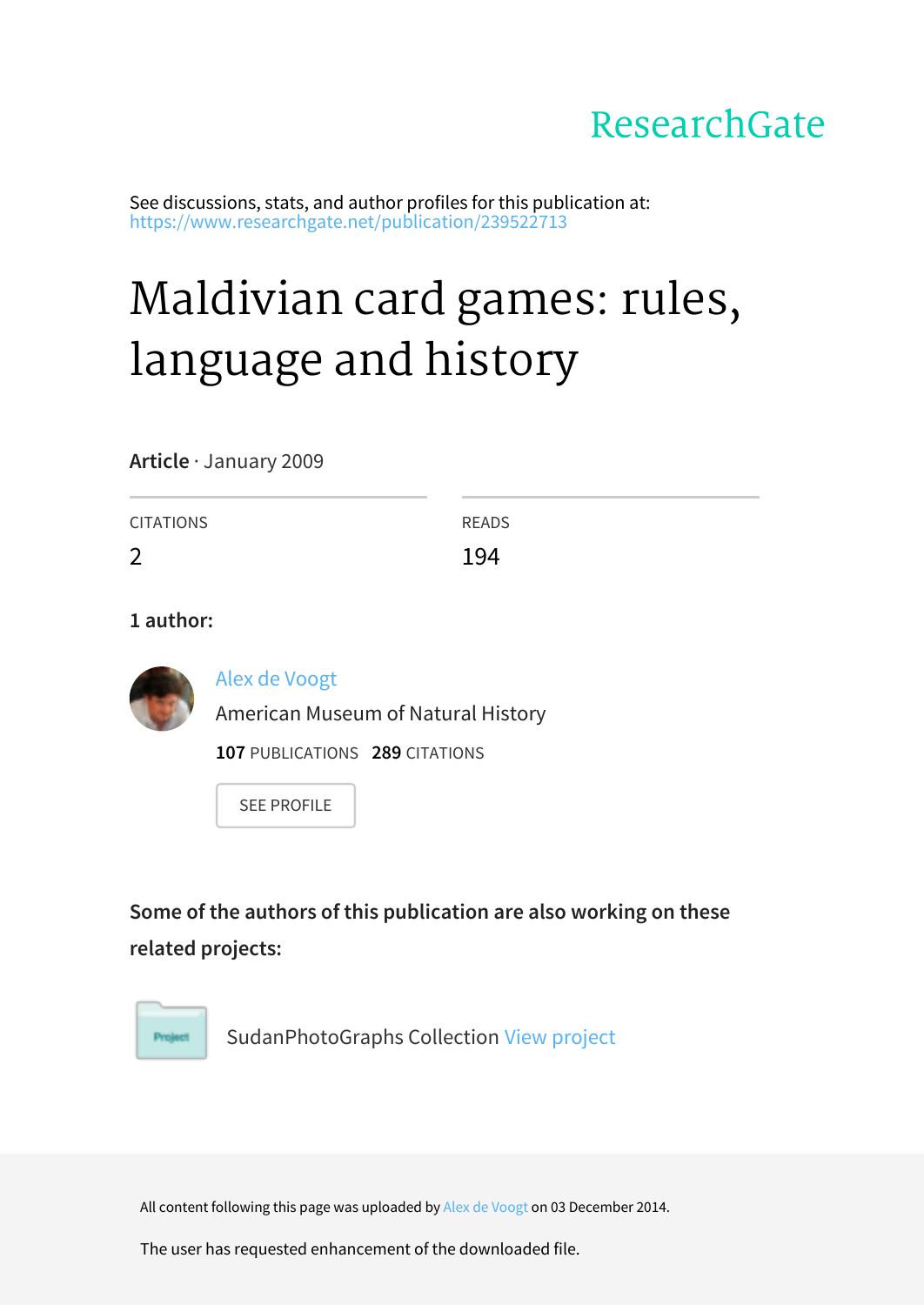# **ALEX DE VOOGT Maldivian card games: rules, language and history**

The Republic of the Maldive Islands is located South West of the Indian Subcontinent and influenced both culturally, linguistically and genetically by its northeasterly neighbours (Auboyer 1955, Bell 1940, Maloney 1978, Vi The Republic of the Maldive Islands is located South West of the Indian Subcontinent and influenced both culturally, linguistically and genetically by its northeasterly neighbours (Auboyer 1955, Bell 1940, Maloney 1978, United Kingdom with a permanent airbase on Addhoo atoll, the southernmost island of the archipelago, which created a late nineteenth and early twentieth century influence on the island population. This influence is limited since the British and the later tourist population was restricted to a few islands.

The games and sports of the Maldive Islands have Asian rather than African or European influences (Maloney 1978, de Voogt 2000) and card games appear to be no exception. The playing cards in use are common in the UK, with English lettering KQJA and French suits, and a number of terms used in the game also point to a European, more specifically a British, influence. There is one card game developed locally, known as Akuru Thaasbe, that is based on word games such as Scrabble, but is otherwise Maldivian using the local Thaana script and the official Dhivehi language of the Maldives.

A brief outline of the different card games including a limited description of Akuru Thaasbe is followed by a comparison to existing card games in the literature and a discussion of the local terminology used in play.

#### **Background and card game descriptions**

The card game rules were collected from Ali Misbah, a taxi driver, and some of his friends during a four week expedition to the Maldive Islands in January 2003, in which all types of games were recorded together with other religious, natural and cultural aspects of the islands described by other members of the expedition. The game Akuru Thaasbe was purchased and its history was recorded after an interview with its inventor. It is noted that local or individual variations of card games were not recorded and that neither the descriptions nor the total number of card games are thought to be complete. Rather they are a first exploratory but representative description of Maldivian card games played in the years before 2003.

The transcription of Dhivehi into Roman letters has had a number of variations. The spelling used here was provided by the informant and has not been altered.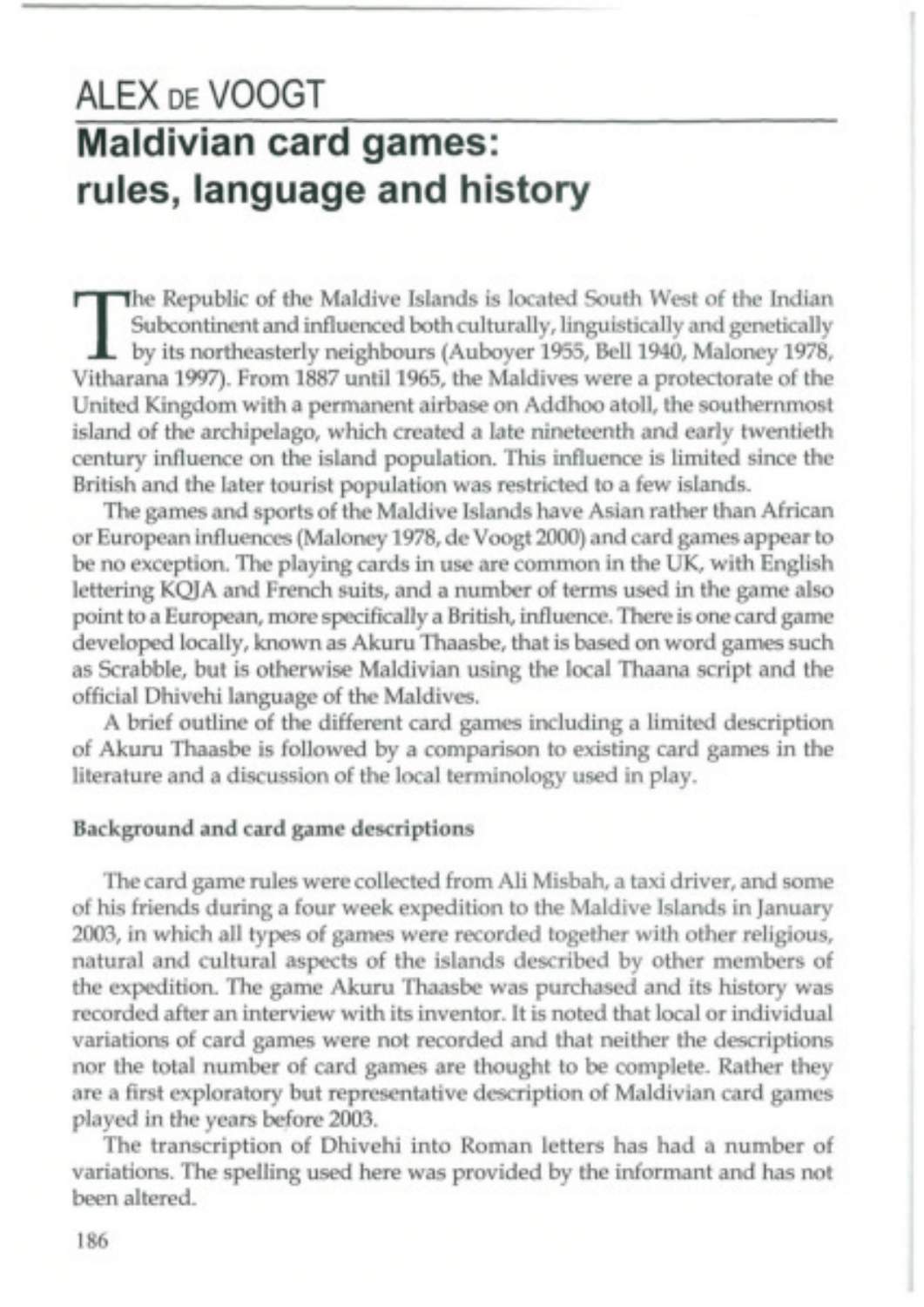*The Playing-Card Volume 37, Number 3*

#### **Digu**

one deck, 52 cards, no jokers 4 players playing in 2 pairs or individually The cards are valued as follows:

**A** 15 **K** 10 **Q** 10 **.1** 10 10 10 G)

Q

etc.

Each player is dealt 10 cards but the forth person receives 11. There remain 11 in a closed stock. The player with 11 cards discards one card face up. The next player may take the open faced card or one from the stock. The purpose of the game is to create combinations in hand, either a sequence of cards of the same suit or a set with the same value. A player may make sequences or sets of three cards but may have a maximum of one consisting of four cards in hand unless the cards form one long sequence of cards.

When a card is discarded and all cards in hand form sequences and sets, the player is out. That player receives 100 points. The cards in the hand of other players are minus points if they do not make a series of three. The player may compose the most favorable series of three. Series of four cannot be formed for that purpose.

A sequence of Ace, 2, 3 to 10 of the same suit is 1000 points

A sequence of Ace, King, Queen etc. is also 1000 point.

A sequence of 2 to Jack is out but is without bonus.

If played in pairs, the cards may be combined with the ones of the partner in the final scoring.

#### Thaas

one deck, 52 cards, no jokers 4 players playing in 2 pairs

Each player is dealt five cards, then trump is called by the first player being dealt by the dealer after which the remainder of the cards are dealt. The game is won by the first who makes seven tricks, which is called 'koatey', a word they associate with English 'coat'. Much signaling by gestures or facial expressions is common during this game.

#### **Dihaeh**

one deck, 52 cards, no jokers

4 players playing in 2 pairs

Each player is dealt 13 cards, the last card given is trump (i.e. the card dealt by the dealer to him/herself). Following suit is mandatory, also if this suit is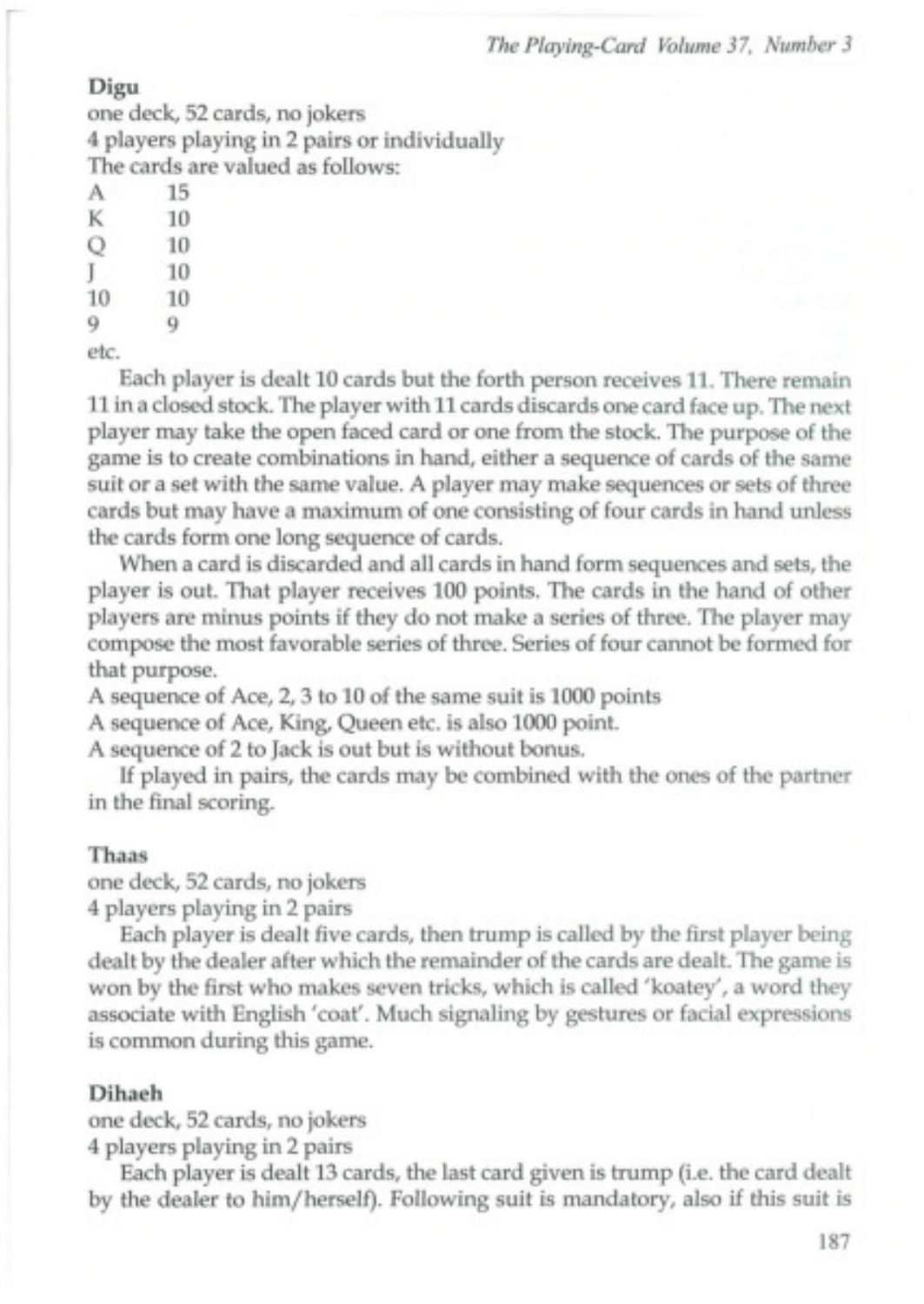a trump card, and playing a trump is necessary when you cannot follow suit. You win if you capture 3 tens or 7 tricks. If players capture all 4 tens, it is called 'baga' and if all cards are taken it is called ' hukunbunye'.

#### **Joker**

one deck, 52 cards plus one joker 4 or 5 players

All cards are dealt (there are no clear rules when the 52 cards cannot be distributed evenly). With each turn a player discards two cards (except the joker) and draws one from his neighbour. The last to have the joker in hand is the joker.

## **Lucky Seven**

one deck, 52 cards, no jokers

2 or more players, the number of cards dealt is not fixed but there is a closed stock (much individual variation is expected)

The players alternately play a card and need to follow suit or play a card with the same number. If the player plays a seven the opponent needs to draw 4 cards from the stock. When playing a jack the opponent draws 2. A card that is played with the same number changes the direction of play.

#### **Juice**

one deck, 52 cards, no jokers

3 or more players

All cards are dealt and kept concealed in the hands of each player. One card is drawn and placed exposed on the table.

On each turn, a player exposes one of the cards in his hand and places it face up on the table. If the card follows the number of the central card already on the table, then this card is put on top of the central card. Otherwise the card is placed face up in front of the player. The next player does the same but if the card follows the central card or the exposed card of any of the opponents, the card is placed on top of that exposed card. If a player omits to do so, this player is given a card from each of the other players as a punishment. The opponents call out 'juice' when finding out the mistake.

Cards are numbered continuously so after queen and king, the count continues with ace and two. Cards can be put on the central card, the opponent's exposed card or if this is not possible on one's own stack.

The first central card is placed in such a way that its number remains visible. The central card can be joined by a second central card if a card with the same number is being played. Also, a card can first be placed from one's own open stack to the central stack before drawing a new card.

Once the cards in hand are finished the player picks up the open stack and continues play until one of the players is out and thereby wins the game.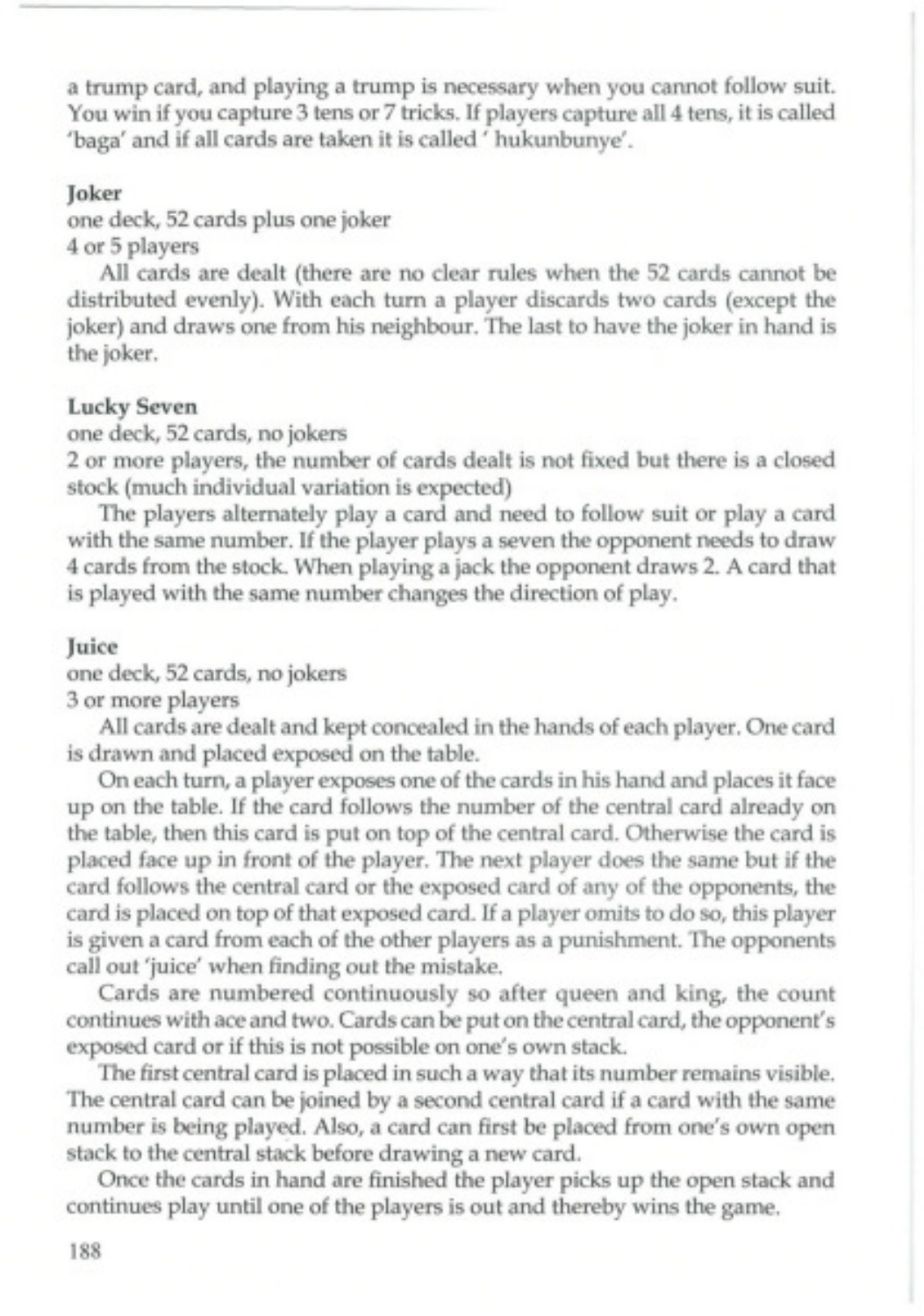*The Playing-Card Volume 37, Number 3*

#### **Dhashundhama**

one deck, 52 cards, no jokers mostly two players court cards are separated into black cards and red cards and serve as money Ace = 15 cards or less from the stock; only if there is nothing in stock you take them from your opponent; King gives 13, Queen 12 and Jack 11

The numerals are shuffled and split in two stacks. Each player keeps one stack concealed in hand. With each turn one card is taken from the bottom of the stack and placed face up on the table. The next player does the same and puts the next card on top. If the numbers match (e.g. 6 on a 6) then all cards are added to the stack of the player who played the second card. If you have no more cards to play, you buy cards with money. The bought cards are taken from the bottom of the stock or if there is no stock left, then they are taken from the top of the stack of the opponent. In the first case the money card is left on the bottom of the stock and in the second it is taken by the opponent. Whoever wins the next stock, also wins the money card. The player who owns all money cards is the winner.

#### **Bondi**

one deck, 52 cards, no jokers

2-7 players, 3 or more players is preferred

court cards count for 10, the A is usually 15, numerals have their number as value

All cards are divided evenly. The first player plays a card face up on the table, the others need to play the same suit. The trick is then put aside. If not all players can follow suit, the trick is interrupted and all cards are placed in the hand of the player who had the highest card.

The player who has no cards anymore wins the game. The other players continue. The remaining cards of the last player in the game are counted and written down. The number of rounds or points is agreed upon before the start of the game.

#### **Ranga bondi**

one deck, 52 cards, no jokers

2-7 players, 3 or more players is preferred

court cards count for 10, the A is usually 15, numerals have their number as value

Rules are those of Bondi but if you cannot follow suit you may give the loser as many cards as you like from another suit (e.g. a series of spades if diamonds were asked)

**Neelan** (auction) and **Chance** are also played but no full description was collected. Both were characterized as gambling games.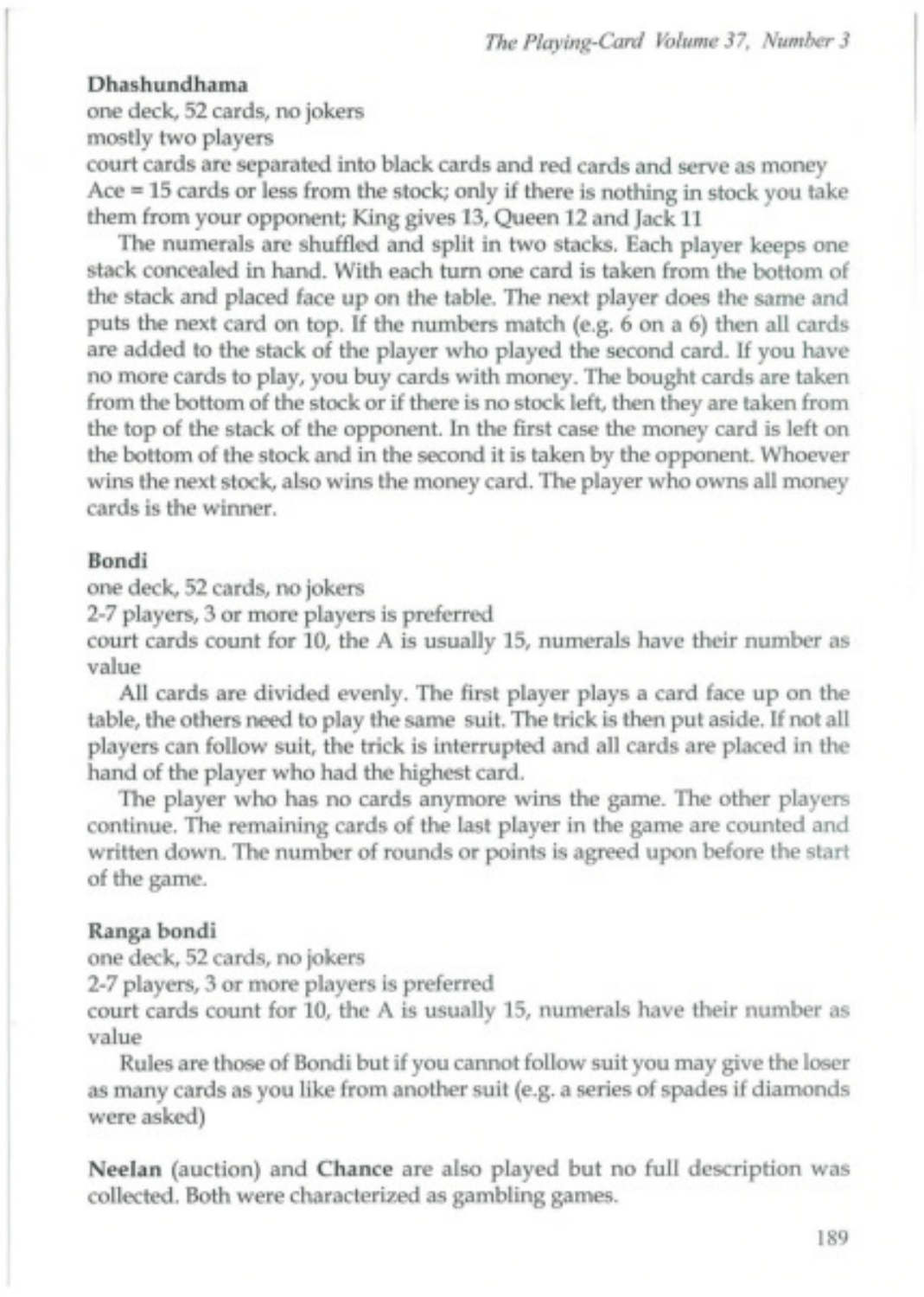#### **Akuru Thaasbe**

This language game is based on Scrabble and was developed by Abdulla Sadiq. He had this idea in the 1970s and developed it in the 1980s while he introduced it on high schools where he was a teacher. A thousand games were printed in 2002 and it is now readily available in stationary stores. The game has nearly each possible syllable in the language printed on a playing card. The script consists of consonant signs with vocalization marks for which most combinations were put in the game (DeSilva 1969). A number of possible but highly unusual syllables were excluded. Although Thaana, the writing system used for the Dhivehi language, is not formally a syllabary, the use of syllable cards showed to be the most convenient.

The game is published without playing rules. It has 291 cards that apart from four red cards have a specific value attached. The value cards are distributed as follows:

| Frequency | Value     |
|-----------|-----------|
| 36        | 2         |
| 65        | 5         |
| 21        | 6         |
| 26        | 7         |
| 52        | 8         |
| 39        | 10        |
| 48        | 15        |
| 4         | red cards |

Both the value on a syllable card and the number of cards with that syllable sign refer to the frequency of that syllable in the language. Most syllables have only one card but a few syllables have up to five cards in the game. An understanding of the distribution of cards requires extensive knowledge of the Thaana script and the Dhivehi language. Also, Akuru Thaasbe provides little historical clues for the history of card games. It suffices to state that the popularity of card games in the Maldives brought Sadiq to developing a game using cards.

#### **Comparison of game rules**

Apart from Akuru Thaasbe, the rules of Maldivian card games are known for other European card games or card games already popular in (South) Asia. At the same time, some rules point at a local variation.

Digu means 'Gin' and is a 10-card Rummy game. The bonus point and the restriction of three-card combinations for the losers deviate from what is known about British Rummy. Thaas is a local variation of Whist where the choice of trumps is based on the first five cards. This rule is not known for British games but is attested for other parts of Asia (McLeod, pers. comm.). Bondi resembles Rolling Stone (Parlett 2000:463) almost exactly.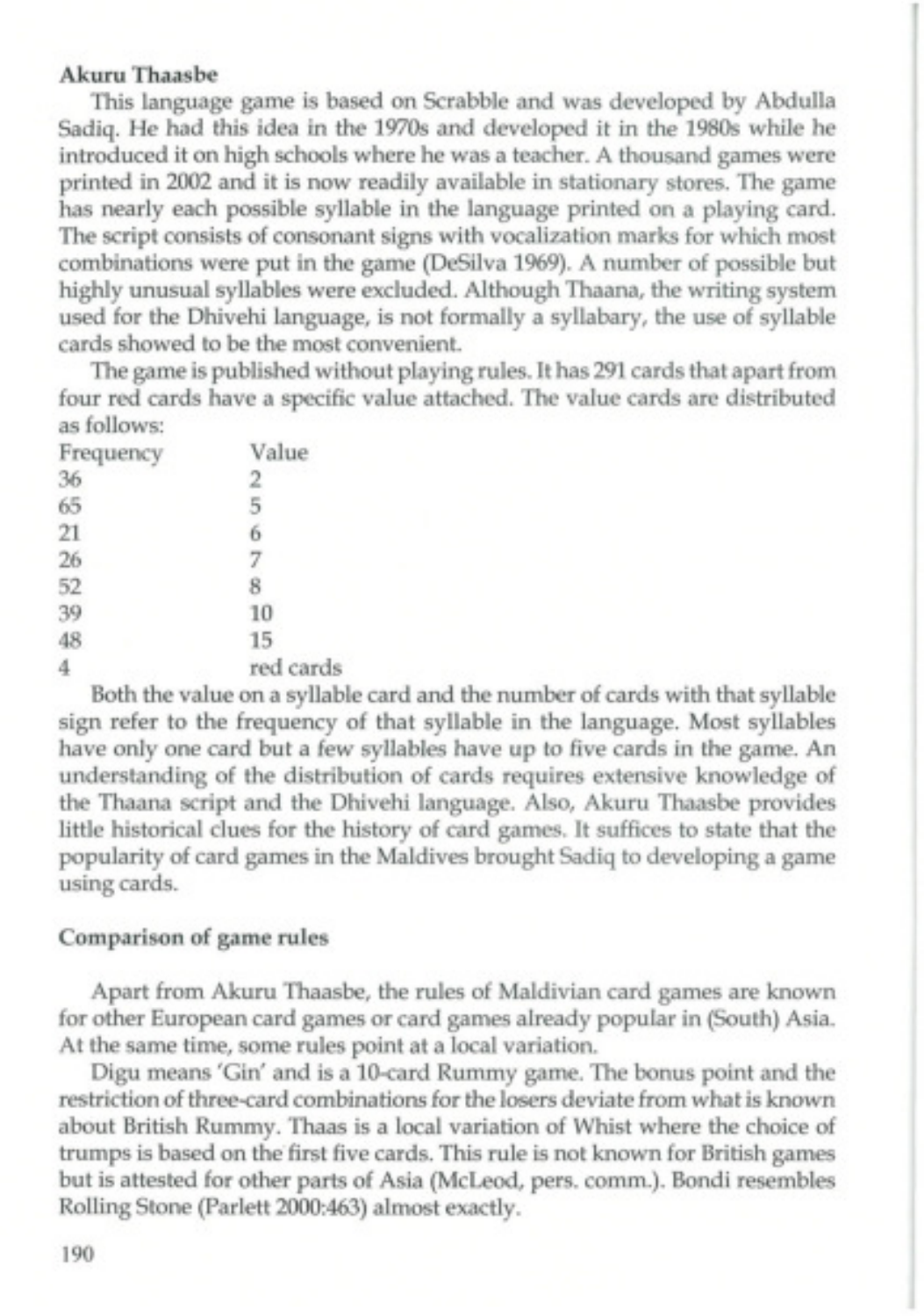## *The Playing-Card Volume 37, Number 3*

Less clearly, Joker is similar to the British game Old Maid (Parlett 2000:482) but the Maldivian variation has not been attested. Lucky Seven is attested in many countries, related to Crazy Eights or Switch (Parlett 2000:446,448) but the local values of the cards differ widely. Juice has similarities to Muggins (Parlett 2000:444) but this game is not commonly found elsewhere.

But, Dihaeh has no immediate equivalent and although Dhashundhama has characteristics in common with Pishti (Parlett 2000:416) and perhaps other games from the Eastern Mediterranian, there appears no British equivalent.

In light of the above, the rules of Maldivian card games are likely to have been transmitted from Britain, directly or indirectly, but this has not been the only source of card game rules. The close contacts with Arab countries and the local adaptations have complicated the picture of the Maldives but also show that the Maldivians were active agents in the appropriation of card games.

#### Terminology

The local words used in card games are partly loanwords taken from English and Indian languages and have partly lost their possible original meaning. The loanwords are particularly prominent for the names of the games. Joker, Chance, Lucky Seven and Juice were never translated and Digu appears a local adaptation of the word Gin.

Some words are a translation, such as Akuru Thaasbe for letter cards, but most are meaningful words but not a translation of English equivalents. Jack is Gulaam, which means slave and Diamonds are known as handkerchiefs. Most of these names have cognates in Hindi (von Ley den 1982). A number of these words have lost their alternative meaning to the players, indicating that the words have become an independent part of card game terminology. The word for Clubs, Chilhiyaa, and the Ace, Manna, are the more convincing examples in this respect although at least one of these seems to have a Hindi cognate.

Finally, there are terms particular to one game only. They are English ('juice'), an adapted loanword ('koatey' means 'coat' but equivalent to Indian 'kôt' that is also used in other card games where it means taking the first seven or all tricks in the game; Depaulis, pers. comm.), and Dhivehi ('baga' or capturing 4 tens).

| Card game    | <b>Literal</b> translation                  |
|--------------|---------------------------------------------|
| Akuru thaas  | letter-cards                                |
| Bondi        | cheating                                    |
| Bondi        | donkey; to make someone suffer (bondi dihu) |
| Dhashundhama | taking under                                |
| Digu         | gin                                         |
| Dihaeh       | ten                                         |
| Neelan       | bid(ding)                                   |
| Rangabondi   | color cheating                              |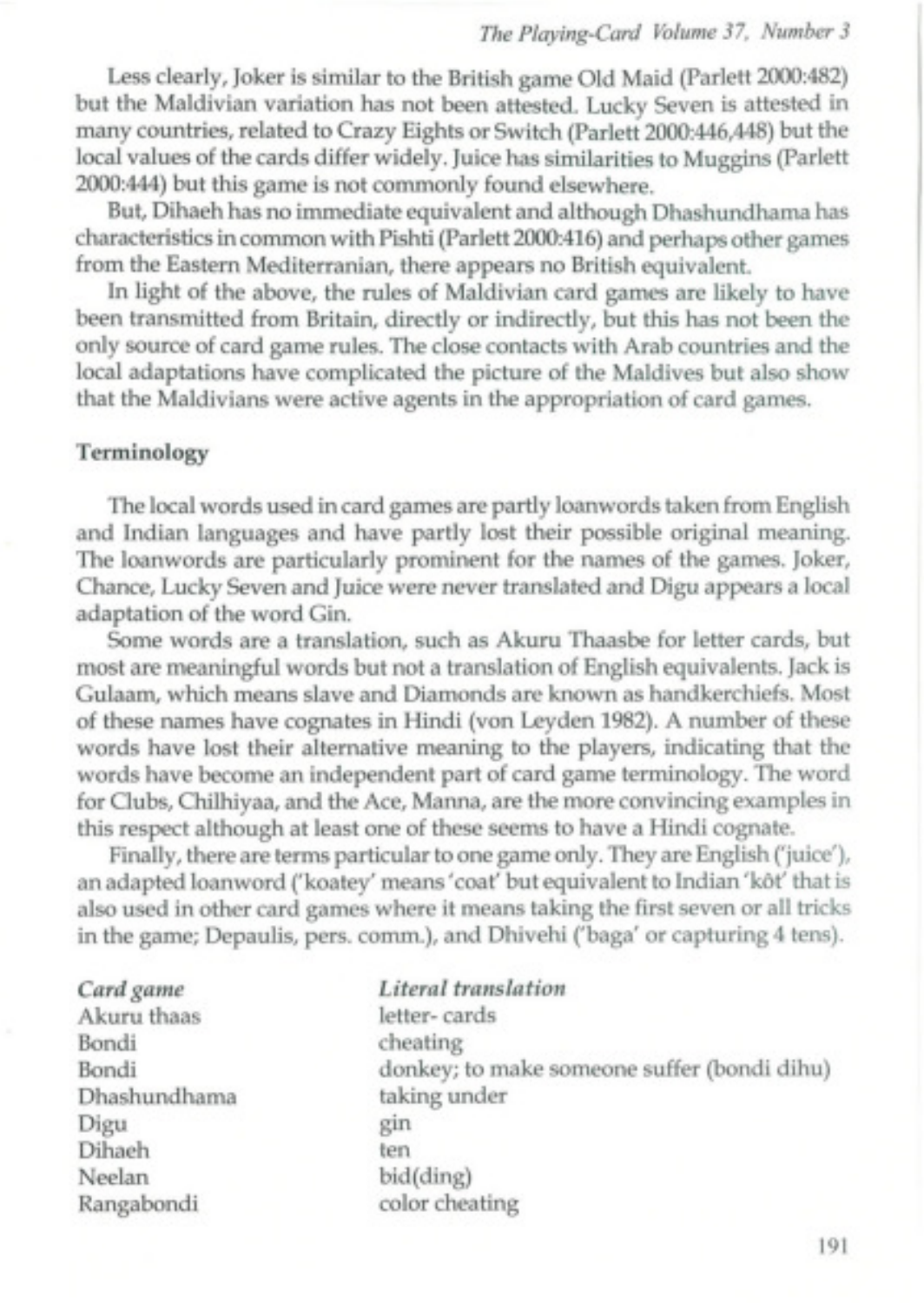| <b>LIERS</b>                 | emma cooping bot (1)                        |
|------------------------------|---------------------------------------------|
| Chance                       | idem                                        |
| Joker                        | idem                                        |
| Juice                        | idem                                        |
| Lucky seven                  | idem                                        |
| English/Hindi card name      | Dhivehi language equivalent (known meaning) |
| Ace                          | manna                                       |
| King/Baisa                   | baisa (boasting)                            |
| Queen/Bibi                   | bibi (queen)                                |
| Jack/Ghulam                  | gulaam (slave)                              |
| Clubs/Chiriya                | chilhiyaa                                   |
| Diamonds                     | rumaa (handkerchief)                        |
| Hearts/Lâl                   | laalu                                       |
| Spades/Kali padam            | kaalaa (something eaten)                    |
| Special terms (Hindi)        | Dhivehi language [used in particular game]  |
| trumps (hukum)               | hukun'                                      |
| capturing seven tricks (kôt) | koatey (coat) [Thaas]                       |
| capturing 4 tens             | baga [Dihaeh]                               |
| capturing all                | hukunbunye [Dihaeh]                         |
|                              |                                             |

cards; cooking pot (?)

The linguistic comparison and analysis are incomplete and are based on the terms provided by von Leyden (1972). They show that both Indian and English terms have entered the language on Maldivian card games. The terminology can only be explained if loanwords from English and from Hindi are assumed, the first possibly entering the language via India. In both cases the words may have changed over time so that their linguistic background is not immediately apparent.

bondibui [Bondi; Rangabondi]

Apart from von Ley den's list of terms it is also possible to compare the terms used in the Maldives to those used elsewhere in the Indian Ocean. This will undoubtedly reveal many similarities that point to an Indian, British and perhaps partly Arabic transmission of card games into the region and, therefore, largely similar terminology across the region. Arabic, English and Indian language terminology is easily accepted in the Maldivian context due to Islam and the close connection between Dhivehi and South Asian languages. The English had a significant presence, too, so that even English words transmitted through India may not have lost their meaning in the Maldivian context. Unfortunately, these connections largely preclude a conclusion on the route of transmission of terms and game rules in Maldivian card games, but makes the indirect transmission of British card games through India nevertheless a reasonable explanation for the majority of its games.

Thaas

the one who lost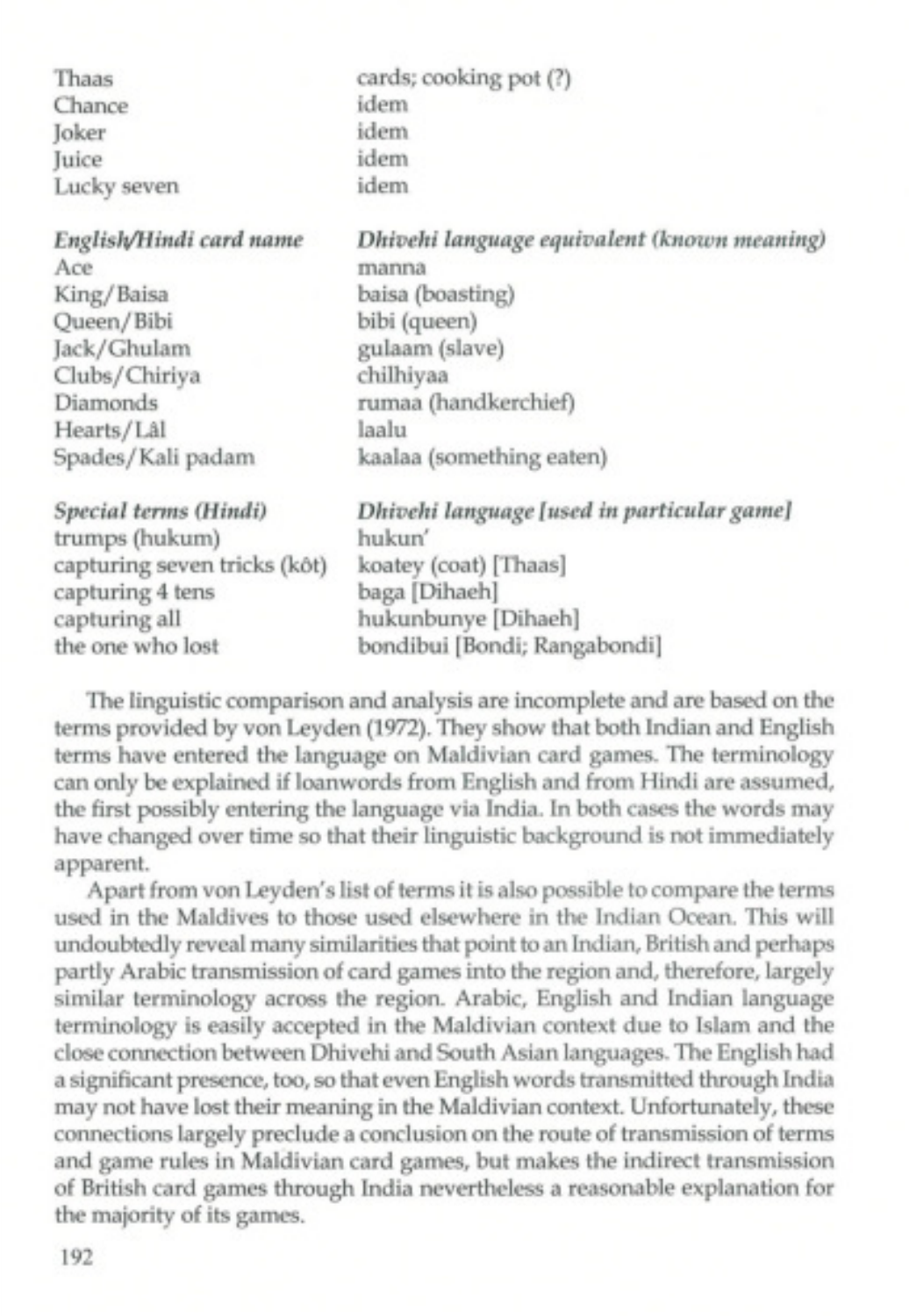## **Context and historical implications**

It is noted that nearly all games described use 52 cards. Games with two decks or games with a partial deck are absent or rare. Trumps, tens, suits, jokers and court cards each appear with a special function in at least one of the games.

The games are meant for two but more often for more than two people. Although this may be generally true for card games, it suggests that cards have been introduced as a group game. There are no patience games known and although some games may be played by two people, most games prefer more than two for an optimal game. Pairs of players are necessary in some of the more popular variations. It is noted that board games such as Ohvalhu (a mancala variation), Thinhamma (nine-men's-morris), Wagu Thinhamma (a draughts variation) and Raazuvaa (a chess variation) are only possible with two players. The popular game of Carrom, a dexterity game related to billiards but popular in the same venues as card and board games, is played with two to four people and is also played in competition. Only the first three board games mentioned here are regularly played by women at home or in public during festivals. Card games and the other board games are mostly played year round in public places by men.

From the rules and the context in which Maldivian card games are played, it is reasonable to assume that they have a British origin but were first introduced via India or Sri Lanka. The diversity of card game rules suggests that the exposure to card game variations was not momentary but a prolonged period. In particular, the understanding of trump cards, playing in pairs, playing tricks and giving a special status to tens points at a European influence rather than a local development.

Local developments cannot be ruled out, although the variations of card games are largely familiar in the history of card games with the exception of Akuru Thaasbe. This latter game is an invented game that relates to word games and is one of few games in which syllables are the unit of play. This characteristic is facilitated by the Maldivian script. Where the use of cards for play is a clear European introduction, the game of Akuru Thaasbe exemplifies the versatility of local inventors and players in developing games that are unknown and unlikely in the European context.

The rules of Maldivian card games are not related to traditional Indian card games, also known as Ganjifa. Instead, the rules have a clear European background including many of the names of the games and some special terms. At the same time, part of the terminology is clearly Indian, more specifically Hindi, and cannot be explained as a local translation of an English term. Indian terminology may have entered the language through frequent contact with India and Sri Lanka. Merchants may have appropriated Indian terms, but such a process does not explain the division between English terms for the names of the games and Hindi terms for the suits. It is more likely that card games were